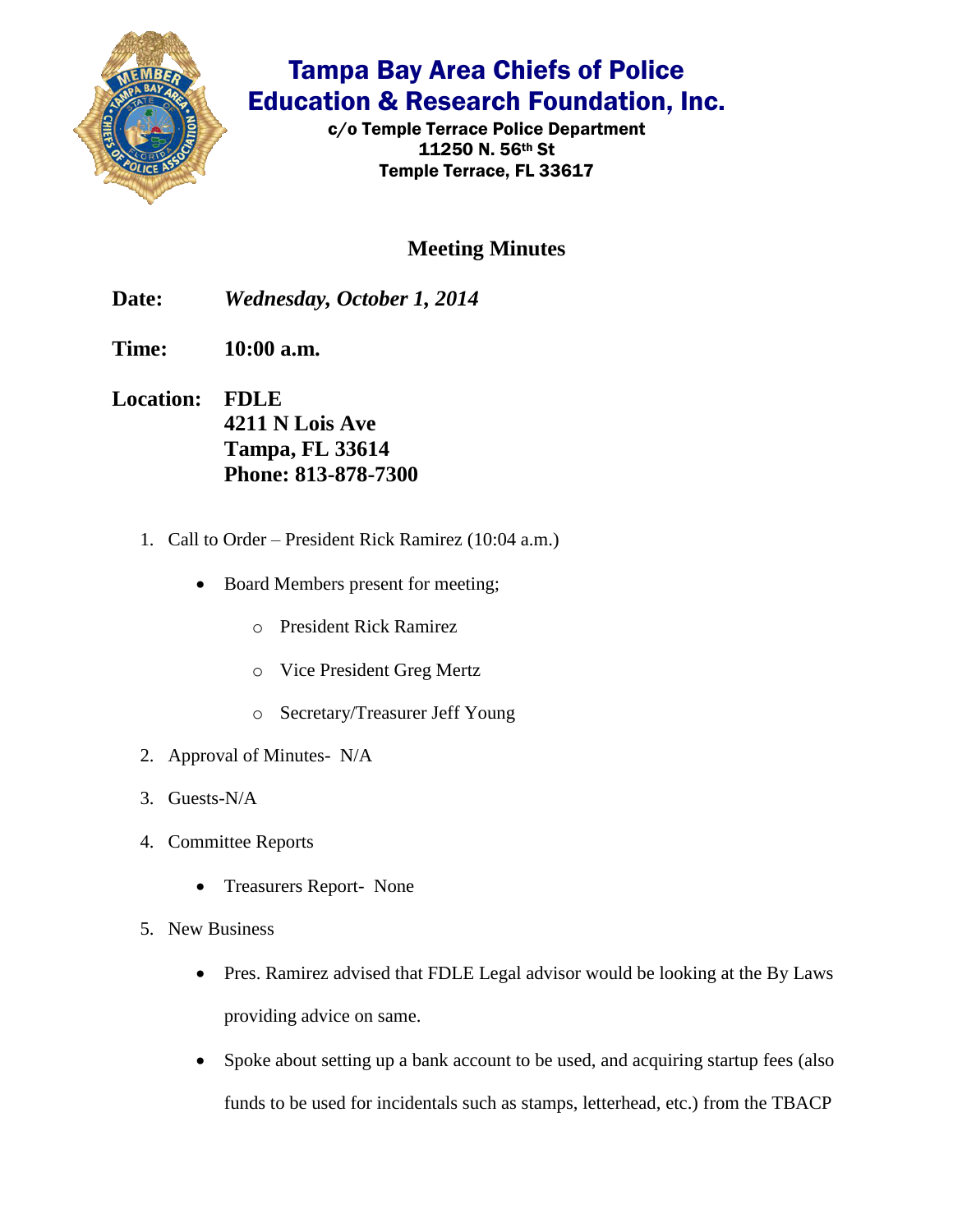

## Tampa Bay Area Chiefs of Police Education & Research Foundation, Inc.

c/o Temple Terrace Police Department 11250 N. 56th St Temple Terrace, FL 33617

(amount to be determined) Jeff Young will meet with local banks to gather

information regarding opening the account, wire transfer fees, checking fees, etc.

- Discussed bringing the scholarship committee under the foundation board in the future. Also determined that the foundation board would hold its meetings during the board meetings of the TBACP General Meetings.
- Pres. Ramirez advised that he would be nominating Deborah McDonald for membership with the TBACP.
- Discussed development of a foundation website, along with a Mission and Vision statement for the foundation.
- 6. Old Business
	- Reviewed the By Laws and came up with possible suggested changes;
		- o Article I, should read Corporate Leader or Government Leader.
		- o Article II, Section I change 4 to up to 6 additional directors. No less than 51% are required to be active members of the TBACP.
		- o Article V, in section I stop after committees and move the rest of that sentence to the end of section 3. In section II delete the last line of this section.
- 7. Roundtable
- 8. Adjourn